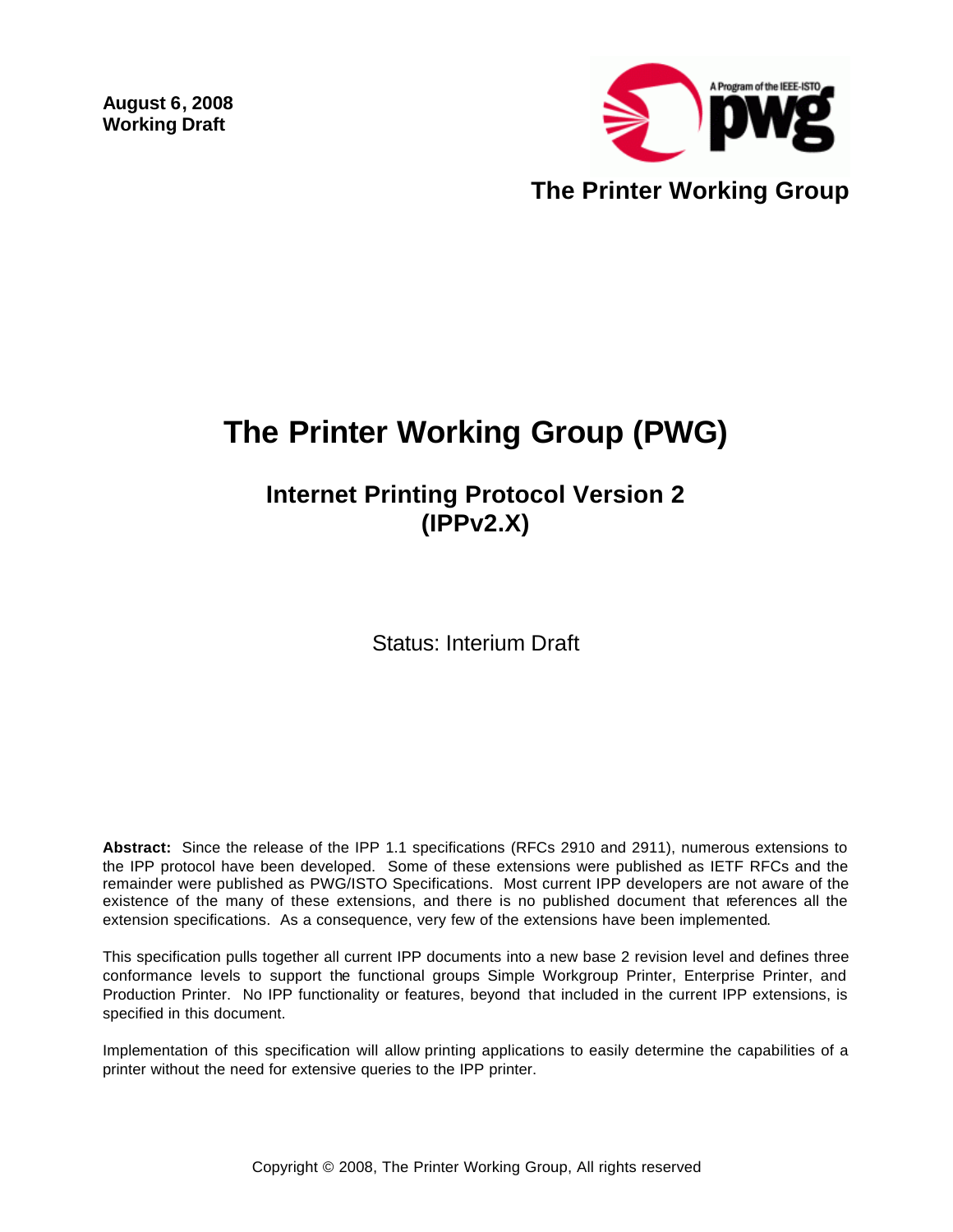#### **Copyright (C) 2008, The Printer Working Group. All rights reserved.**

This document may be copied and furnished to others, and derivative works that comment on, or otherwise explain it or assist in its implementation may be prepared, copied, published and distributed, in whole or in part, without restriction of any kind, provided that the above copyright notice, this paragraph and the title of the Document as referenced below are included on all such copies and derivative works. However, this document itself may not be modified in any way, such as by removing the copyright notice or references to the IEEE-ISTO and the Printer Working Group, a program of the IEEE-ISTO.

Title: Internet Printing Protocol, Version 2

The IEEE-ISTO and the Printer Working Group DISCLAIM ANY AND ALL WARRANTIES, WHETHER EXPRESS OR IMPLIED INCLUDING (WITHOUT LIMITATION) ANY IMPLIED WARRANTIES OF MERCHANTABILITY OR FITNESS FOR A PARTICULAR PURPOSE.

The Printer Working Group, a program of the IEEE-ISTO, reserves the right to make changes to the document without further notice. The document may be updated, replaced or made obsolete by other documents at any time.

The IEEE-ISTO takes no position regarding the validity or scope of any intellectual property or other rights that might be claimed to pertain to the implementation or use of the technology described in this document or the extent to which any license under such rights might or might not be available; neither does it represent that it has made any effort to identify any such rights.

The IEEE-ISTO invites any interested party to bring to its attention any copyrights, patents, or patent applications, or other proprietary rights which may cover technology that may be required to implement the contents of this document. The IEEE-ISTO and its programs shall not be responsible for identifying patents for which a license may be required by a document and/or IEEE-ISTO Industry Group Standard or for conducting inquiries into the legal validity or scope of those patents that are brought to its attention. Inquiries may be submitted to the IEEE-ISTO by e-mail at:

ieee-isto@ieee.org.

The Printer Working Group acknowledges that the IEEE-ISTO (acting itself or through its designees) is, and shall at all times, be the sole entity that may authorize the use of certification marks, trademarks, or other special designations to indicate compliance with these materials.

Use of this document is wholly voluntary. The existence of this document does not imply that there are no other ways to produce, test, measure, purchase, market, or provide other goods and services related to its scope.

This document is available electronically at:

ftp://ftp.pwg.org/pub/pwg/ipp/ippv2-wd/wd-ipp20-20080806.pdf .doc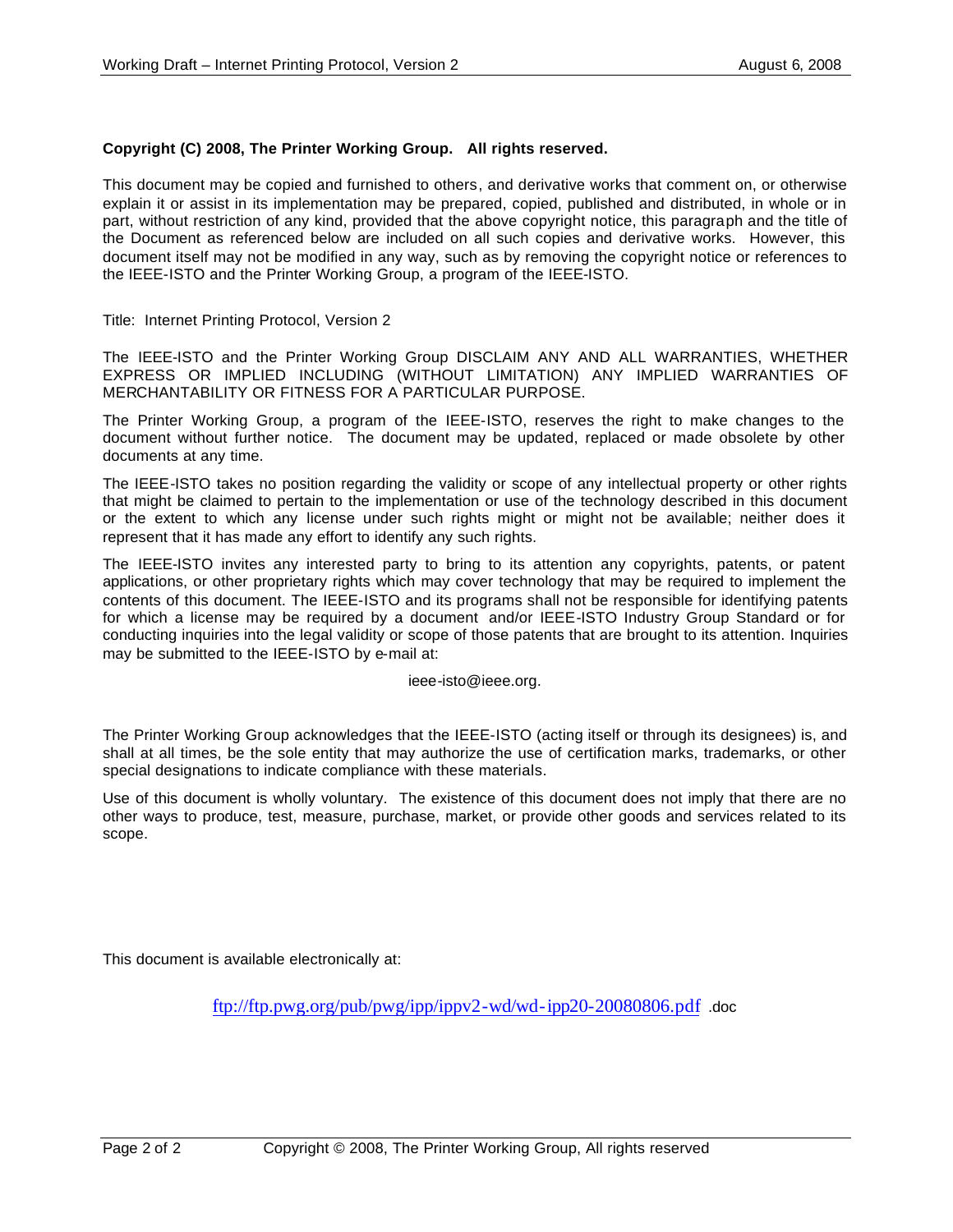#### **About the IEEE-ISTO**

The IEEE-ISTO is a not-for-profit corporation offering industry groups an innovative and flexible operational forum and support services. The IEEE-ISTO provides a forum not only to develop standards, but also to facilitate activities that support the implementation and acceptance of standards in the marketplace. The organization is affiliated with the IEEE (http://www.ieee.org/) and the IEEE Standards Association (http://standards.ieee.org/).

For additional information regarding the IEEE-ISTO and its industry programs visit http://www.ieee-isto.org.

#### **About the IEEE-ISTO PWG**

The Printer Working Group (or PWG) is a Program of the IEEE Industry Standards and Technology Organization (ISTO) with member organizations including printer manufacturers, print server developers, operating system providers, network operating systems providers, network connectivity vendors, and print management application developers. The group is chartered to make printers and the applications and operating systems supporting them work together better. All references to the PWG in this document implicitly mean "The Printer Working Group, a Program of the IEEE ISTO." In order to meet this objective, the PWG will document the results of their work as open standards that define print related protocols, interfaces, procedures and conventions. Printer manufacturers and vendors of printer related software will benefit from the interoperability provided by voluntary conformance to these standards.

In general, a PWG standard is a specification that is stable, well understood, and is technically competent, has multiple, independent and interoperable implementations with substantial operational experience, and enjoys significant public support.

For additional information regarding the Printer Working Group visit: http://www.pwg.org

#### **Contact information:**

The Printer Working Group c/o The IEEE Industry Standards and Technology Organization 445 Hoes Lane Piscataway, NJ 08854 USA

IPP Web Page:

http://www.pwg.org/ipp/

IPP Mailing List:

ipp@pwg.org

Instructions for subscribing to the PMP mailing list can be found at the following link: http://www.pwg.org/mailhelp.html

Implementers of this specification are encouraged to join the IPP Mailing List in order to participate in any discussions of the specification. Suggested additions, changes, or clarification to this specification, should be sent to the IPP Mailing list for consideration.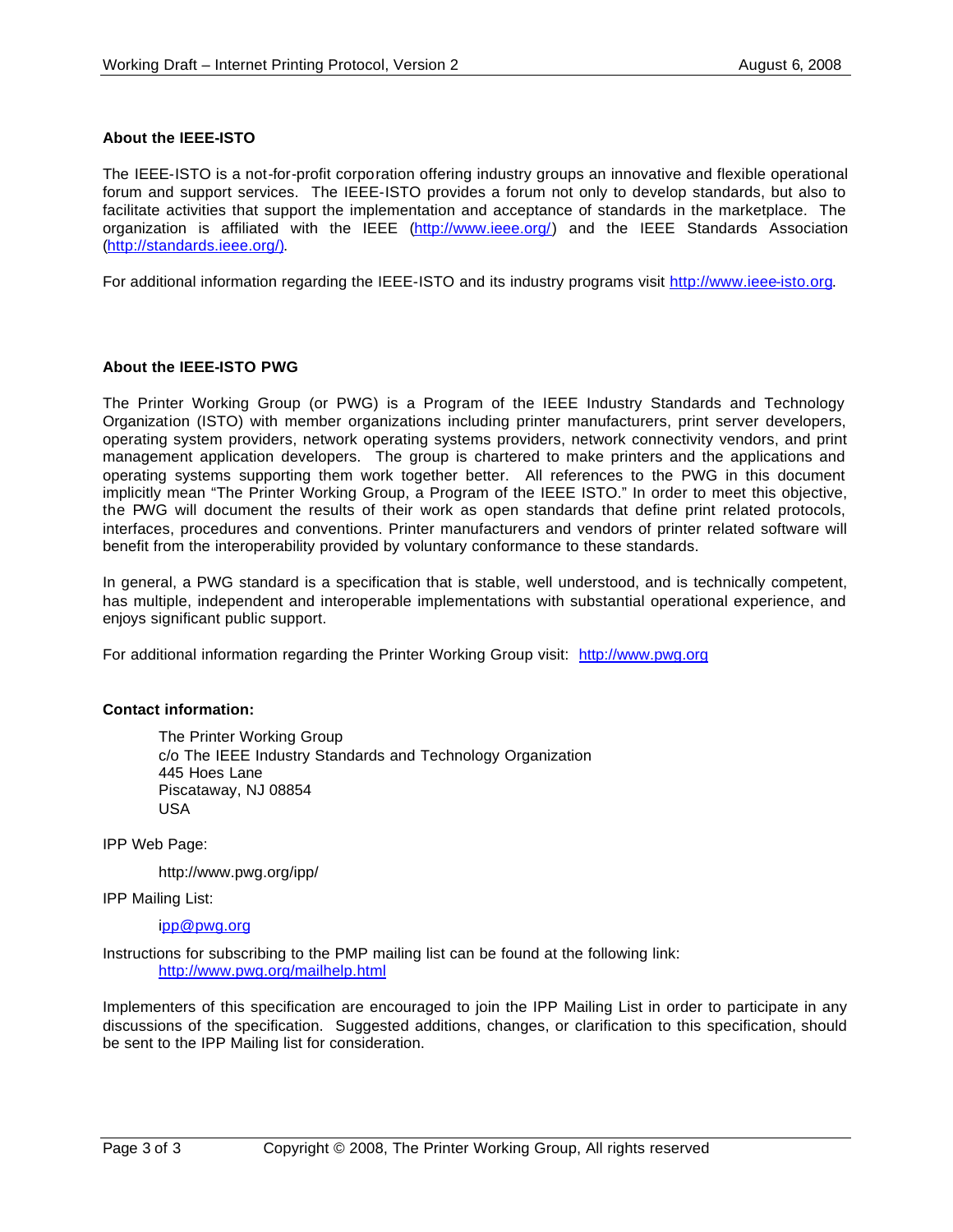### **Table of Contents**

| 8 |  |
|---|--|
|   |  |
|   |  |
|   |  |
|   |  |
|   |  |
|   |  |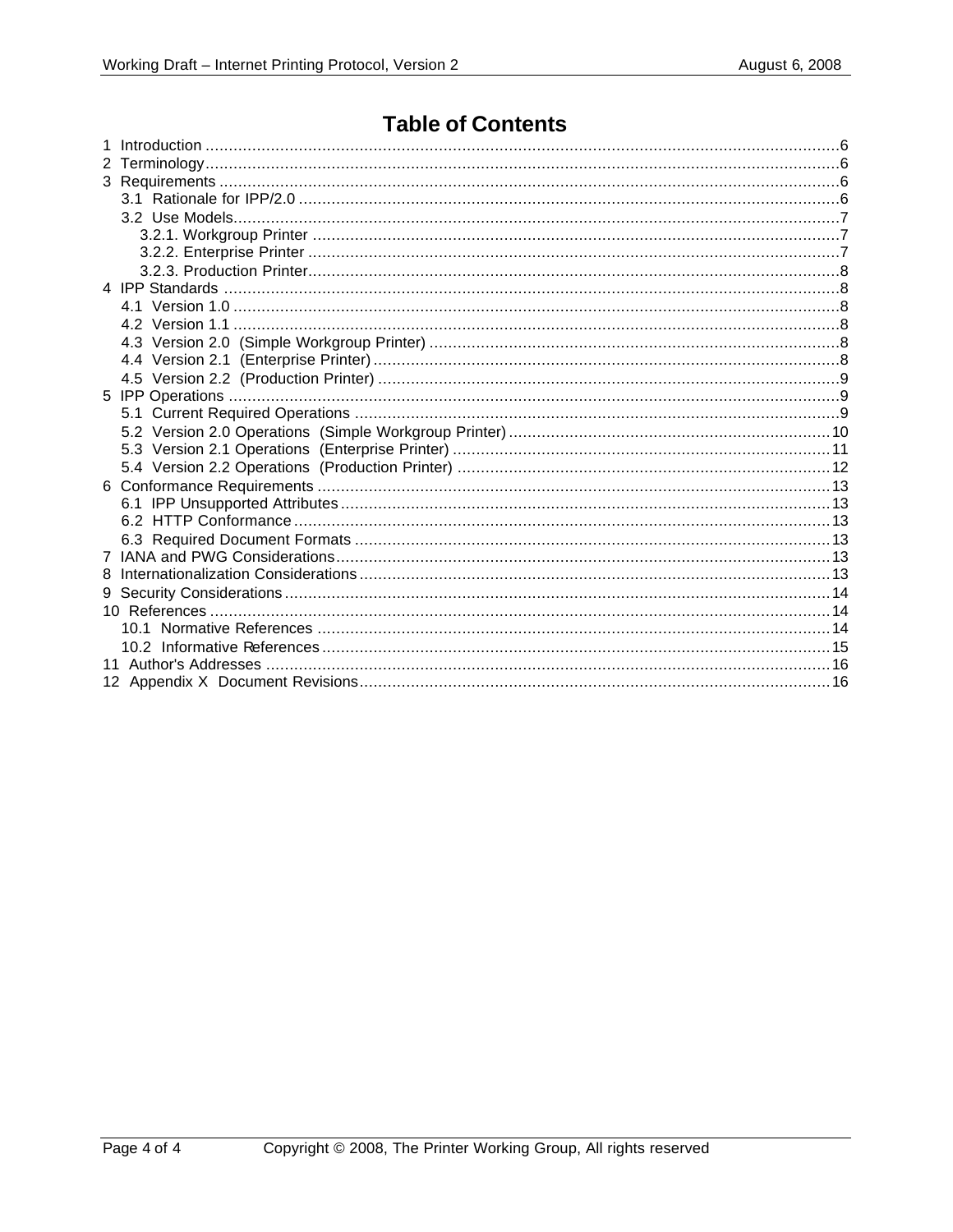### **1 Introduction**

The original IPP 1.0 protocol specifications, [RFC2565] and [RFC 2566], were published by the IETF in April 1999. The subsequent IPP 1.1 protocol specifications, [RFC2910] and [RFC2911], followed in September 2000. Since the release of IPP 1.1, an additional 15 IPP extension specifications have been published. Seven of these extension specifications were published by the IETF and the remaining eight were published as PWG/ISTO specifications.

The purpose of this document is to provide a single reference to all the existing IPP specifications and to define a new set of IPP versions to provide a simple reference to the capabilities of an IPP printer relative to the support of the printer to the IPP extension specifications. The logical method for the categorization of printer capabilities is to use the industry standard printer classifications Workgroup, Enterprise, and Production Printers. The definitions of these terms, for the purpose of this document, are defined in section 2, Terminology.

# **2 Terminology**

This section defines the following terms that are used throughout this document:

Capitalized terms, such as MUST, MUST NOT, REQUIRED, SHOULD, SHOULD NOT, MAY, NEED NOT, and OPTIONAL, have special meaning relating to conformance as defined in RFC 2119 [RFC2119]. If an implementation supports an IPP version defined in this document, then these terms apply; otherwise, they do not. These terms define conformance to this document only; they do not affect conformance to other documents, unless explicitly stated otherwise.

**Workgroup Printer** – This is a printer with a small number of users and is normally physically very close to the intended user group. It is typically a low speed printer with a limited feature set geared to the requirements of the group. Routine maintenance, such as loading paper and clearing paper jams, is usually performed by the current user. The configuration of the printer for special jobs, such as the need for a unique paper size or color, is also handled by the user requiring the configuration.

**Enterprise Printer** – This printer may typically support more users, have a higher speed, and have a higher duty cycle rating than a Workgroup Printer, but the primary difference is in the features, location, and maintenance. An enterprise printer is normally located in a central location with most users not physically close. The user's access to the printer may be limited and maintenance is only performed by assigned personnel. Features such as paper size and type are normally fixed and not easily modified for special use. Enterprise printers tend to have more post-processing features, such as punching, folding, stapling, etc., than Workgroup printers.

**Production Printer** – This printer is designed for high speed and a very high duty cycle compared to the Workgroup and Enterprise printers. It is normally contained in a data center and jobs typically are centrally scheduled rather than sent ad-hoc from a group of users. This class of printer is expected to consume significantly more supplies such as paper, toner, etc, and memory capacity than the other classes.

# **3 Requirements**

#### **3.1 Rationale for IPP/2.0**

The Printer MIB v2 [RFC3805] and Port Monitor MIB [PWG5107.1] define:

- (a) Model of Print Devices
- (b) Operations for Print Devices
	- prtGeneralReset
	- prtConsoleDisable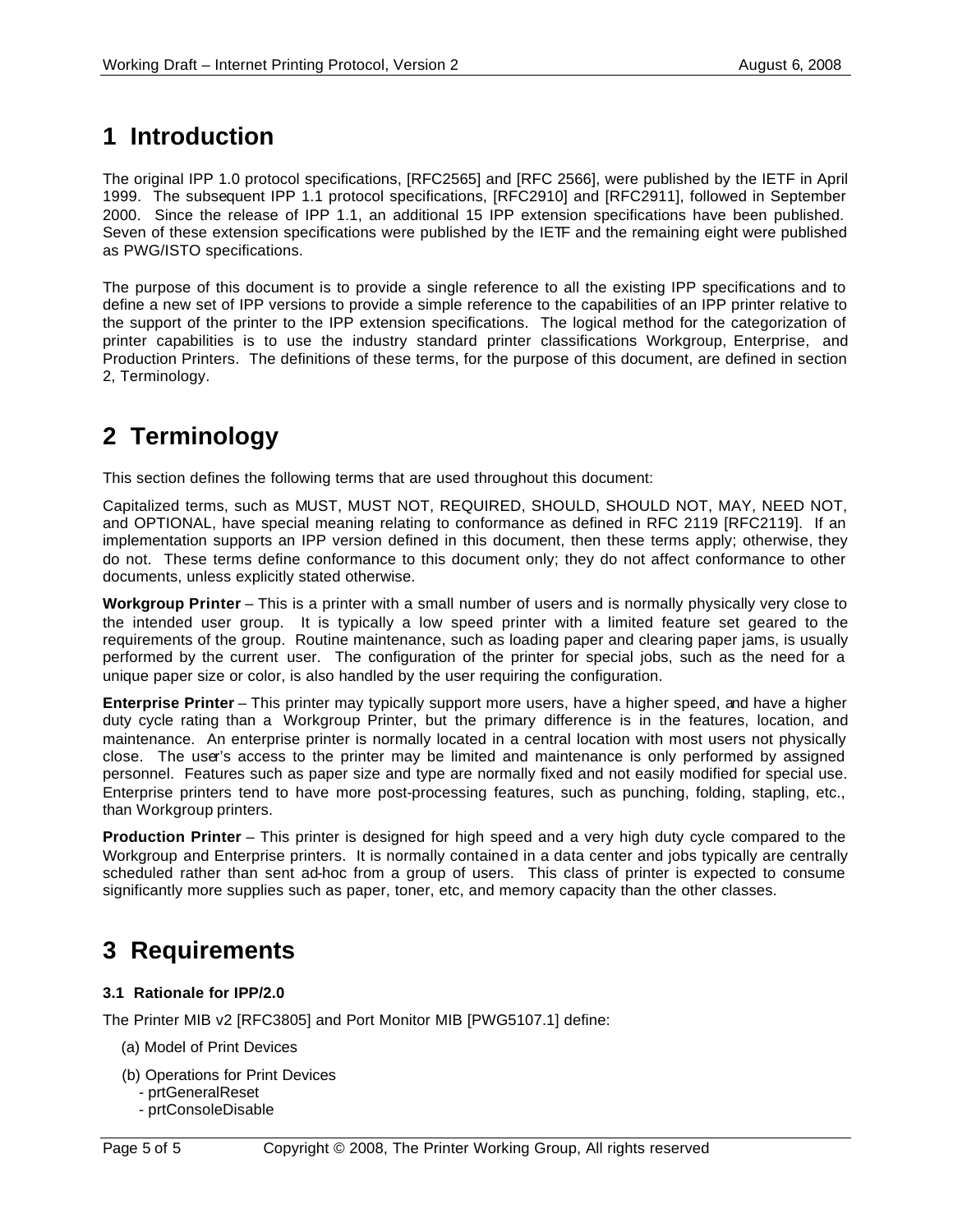- (c) Groups of simple attributes for Print Devices
	- prtInputTable --> prtInputName
	- ppmPortTable --> ppmPortServiceNameOrURI
- (d) Conformance requirements for implementations of Printer MIB v2 and Port Monitor MIB

The IPP/1.1 Model and Semantics [RFC2911] defines:

- (a) Model of Print Services, Print Devices, and Print Jobs
- (b) Operations for Print Services and Print Jobs
	- Pause-Printer
	- Print-Job
- (c) Attributes for Print Services and Print Jobs
	- printer-location
	- job-id
- (d) Conformance requirements for implementations of IPP/1.1

The IPP/1.1 Encoding and Transport [RFC2910] defines:

- (a) Protocol Bindings for IPP/1.1
	- HTTP with optional upgrade to TLS
- (b) Mappings of operations for Print Services and Print Jobs.
- (c) Conformance requirements for implementations of IPP/1.1

Later IETF and PWG standards-track specifications defined 14 IPP/1.1 extensions including:

- (a) New operations
	- Set-Printer-Attributes [RFC3380]
	- Resume-Job [RFC3998]
- (b) New attribute syntaxes - collection [RFC3382]
- (c) New objects
	- Subscription [RFC3995]
	- Document [PWG5100.5]

Current enterprise printers often support functionality standardized in these IPP/1.1 extensions (in a proprietary manner). In order to support user requirements for advanced printing functionality, there is a clear need to standardize profiles of these IPP/1.1 extensions for reliable interoperability and to encourage adoption of IPP-based infrastructure.

#### **3.2 Use Models**

See the definitions of Workgroup Printer, Enterprise Printer, and Production Printer in section 2, Terminology.

#### **3.2.1. Workgroup Printer**

Alice, Bob, and Charlie are graphic artists who share a workgroup printer down the hall. They all load paper when needed. Alice and Bob have convinced Charlie that he should load the toner cartridges. But they do use many paper sizes - they need PWG Media Standardized Names [PWG5101.1] used in the IPP 'media' attribute. And they print lots of thumbnails of graphic images - they need standard IPP document formats.

#### **3.2.2. Enterprise Printer**

Joe and his colleagues send large documents to an enterprise printer in a building across the street in a 'glasshouse' with some web servers.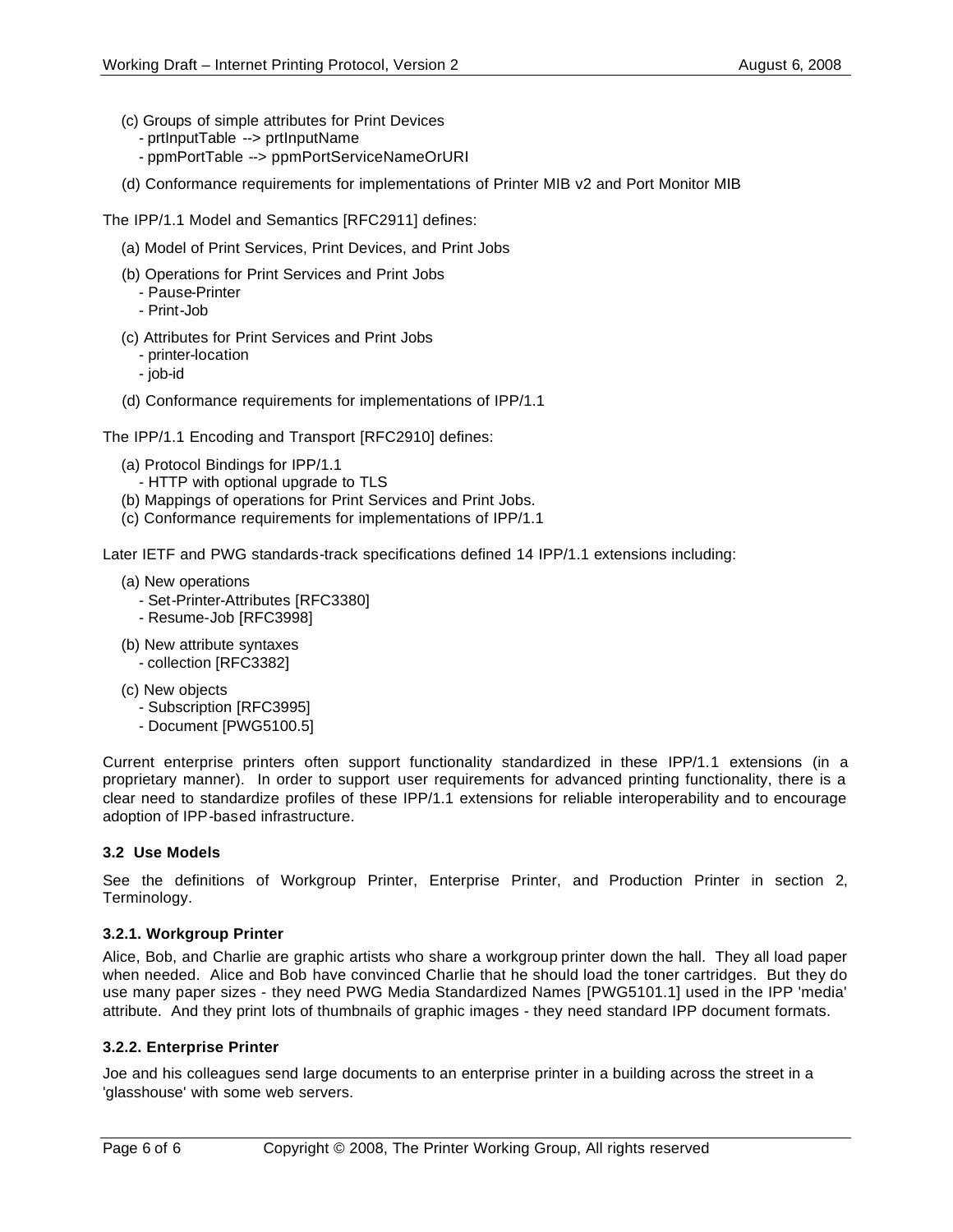Both Joe and the operator Sue in the glasshouse manage lots of jobs - they need to hold and release jobs. Joe wants to keep track of his jobs - he needs to subscribe for job events.

Sue is expected to manage several printers - she needs to enable and disable printers (i.e., enable/disable accepting new jobs over input channels).

#### **3.2.3. Production Printer**

Louise works in Accounting for a big wholesaler in Kansas City. She sends variable data jobs (e.g., different user names, user addresses, and balance owed amounts formatted onto a pre-printed form) to a production printer in Chicago.

Her friend Sam is a night-shift operator in Chicago. Sam has to make sure that job resources (e.g., the preprinted forms for Louise's jobs) are loaded when needed - he often needs to pause the printer after the current job.

### **4 IPP Standards**

This section defines the IPP standards supported at each IPP version level. Each version level must support the complete required functionality of all lower versions.

#### **4.1 Version 1.0**

RFC 2565 Internet Printing Protocol/1.0: Encoding and Transport (April 1999)

RFC 2566 Internet Printing Protocol/1.0: Model and Semantics (April 1999)

#### **4.2 Version 1.1**

The version 1.1 documents supersede and obsolete the IPP version 1.0 protocol specifications.

RFC 2910 Internet Printing Protocol/1.1: Encoding and Transport (September 2000)

RFC 2911 Internet Printing Protocol/1.1: Model and Semantics (September 2000)

RFC 3510 Internet Printing Protocol: IPP URL Scheme (April 2003)

#### **4.3 Version 2.0 (Simple Workgroup Printer)**

The Workgroup printer shall support the IPP specifications defined for IPPv1.1 plus the following.

PWG 5100.1 Internet Printing Protocol: "finishings" attribute values extension (February 2001)

PWG 5100.2 Internet Printing Protocol: "output-bin" attribute extension (February 2001)

PWG 5101.1 PWG Standard for Media Size Names (February 2002)

#### **4.4 Version 2.1 (Enterprise Printer)**

The Enterprise printer shall support the IPP specifications defined for IPPv2.0 plus the following.

RFC 3380 Internet Printing Protocol: Job and Printer Set Operations (September 2002)

RFC 3381 Internet Printing Protocol: Job Progress Attributes (September 2002)

RFC 3382 The 'collection' Attribute Syntax (September 2002)

RFC 3995 Internet Printing Protocol: Event Notifications and Subscriptions (March 2005)

RFC 3996 Internet Printing Protocol: The 'ippget' Delivery Method for Event Notifications (March 2005)

RFC 3998 Internet Printing Protocol: Job and Printer Administrative Operations (March 2005)

PWG 5100.7 Internet Printing Protocol: Job Extensions (October 2003)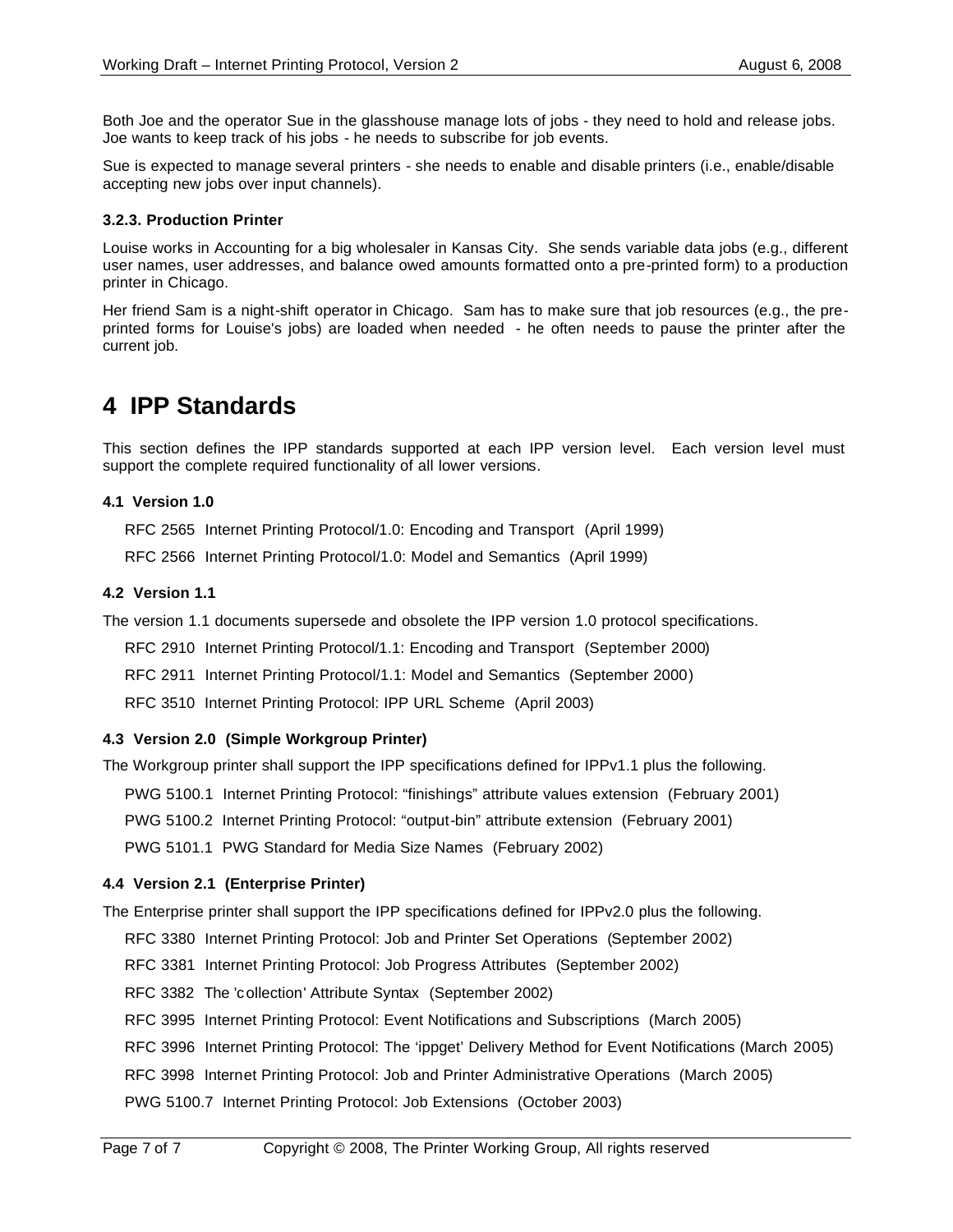#### **4.5 Version 2.2 (Production Printer)**

The Production printer shall support the IPP specifications defined for IPPv2.1 plus the following.

- PWG 5100.3 Internet Printing Protocol: Production Printing Attributes Set 1 (February 2001)
- PWG 5100.5 Internet Printing Protocol: Document Object (October 2003)
- PWG 5100.6 Internet Printing Protocol: Page Overrides (October 2003)
- PWG 5100.8 Internet Printing Protocol: "-actual" Attributes (March 2003)

### **5 IPP Operations**

IPP version 2.X also defines specific support requirements for the IPP Operations defined in the various IPP specifications. Many IPP Operations are currently defined in their source specifications as optional and, if they were to remain optional, the desired interoperability would not be achieved. This section defines the support requirements for each currently optional IPP Operation based upon the associated group.

#### **5.1 Current Required Operations**

The following IPP Operations are specified as required in their respective defining documents. For IPPv2.X implementations, these operations shall also be required if the defining specification is included in the specific 2.X version implemented.

| <b>Code</b> | <b>Operation Name</b>        | <b>Source</b>   |
|-------------|------------------------------|-----------------|
| 0x0002      | Print-Job                    | <b>RFC 2911</b> |
| 0x0004      | Validate-Job                 | <b>RFC 2911</b> |
| 0x0008      | Cancel-Job                   | <b>RFC 2911</b> |
| 0x0009      | Get-Job-Attributes           | <b>RFC 2911</b> |
| 0x000A      | Get-Jobs                     | <b>RFC 2911</b> |
| 0x000B      | Get-Printer-Attributes       | <b>RFC 2911</b> |
| 0x0016      | Create-Printer-Subscriptions | <b>RFC 3995</b> |
| 0x0018      | Get-Subscription-Attributes  | <b>RFC 3995</b> |
| 0x0019      | Get-Subscriptions            | <b>RFC 3995</b> |
| 0x001A      | Renew-Subscription           | <b>RFC 3995</b> |
| 0x001B      | Cancel-Subscription          | <b>RFC 3995</b> |
| 0x001C      | Get-Notifications            | <b>RFC 3996</b> |
| 0x0033      | Cancel-Document              | PWG 5100.5      |
| 0x0034      | Get-Document-Attributes      | PWG 5100.5      |
| 0x0035      | Get-Documents                | PWG 5100.5      |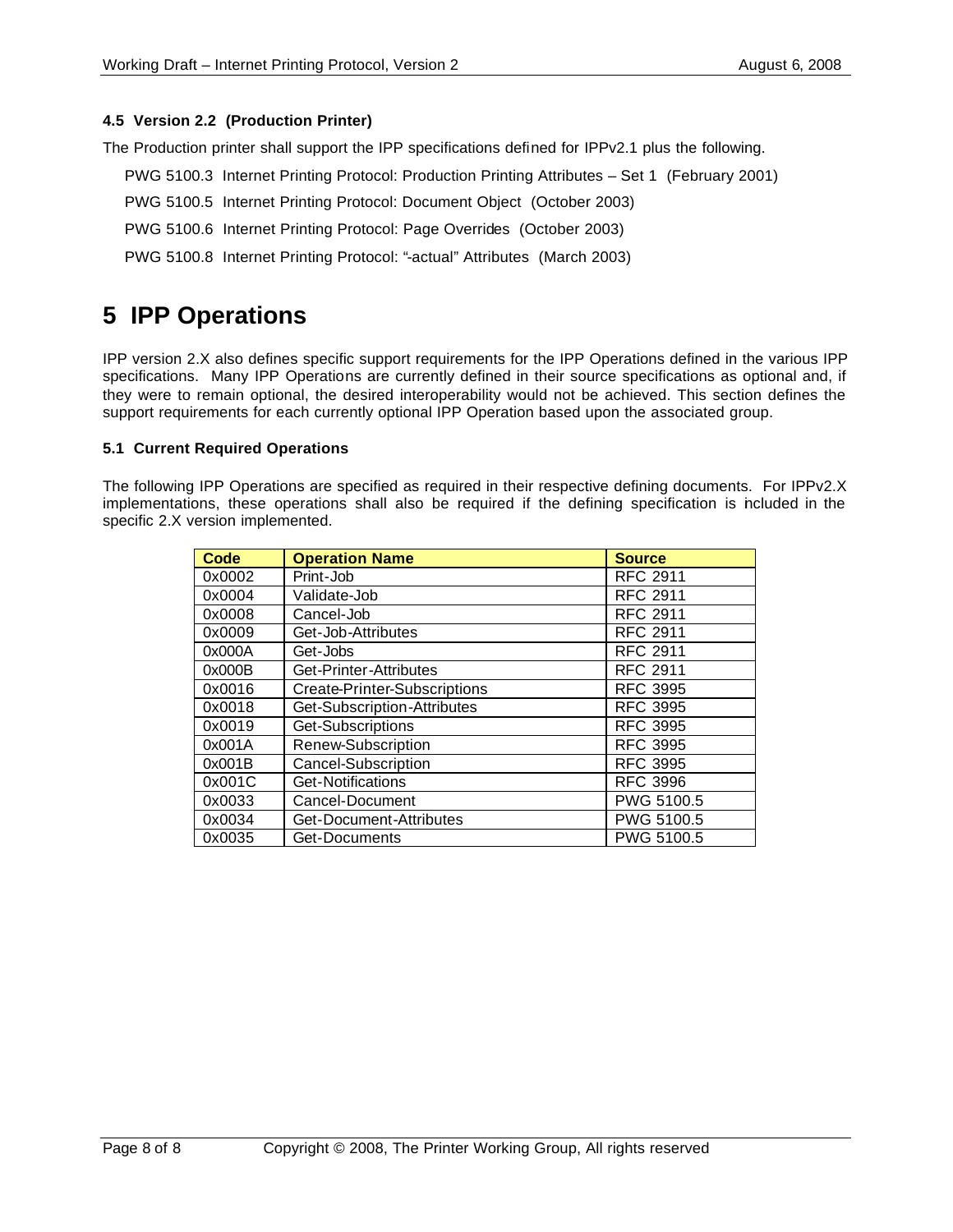#### **5.2 Version 2.0 Operations (Simple Workgroup Printer)**

The following IPP Operations are included in the defining documents for IPPv2.0. The required support for each IPP Operation in a V2.0 implementation is defined as follows. Note that a V2.0 implementation may also include support for additional IPP operations other than specified in this list.

| <b>Code</b> | <b>Operation Name</b>  | <b>Source</b>   | <b>Support</b> |
|-------------|------------------------|-----------------|----------------|
| 0x0002      | Print-Job              | <b>RFC 2911</b> | required       |
| 0x0003      | Print-URI              | <b>RFC 2911</b> | optional       |
| 0x0004      | Validate-Job           | <b>RFC 2911</b> | required       |
| 0x0005      | Create-Job             | <b>RFC 2911</b> | optional       |
| 0x0006      | Send-Document          | <b>RFC 2911</b> | optional       |
| 0x0007      | Send-URI               | <b>RFC 2911</b> | optional       |
| 0x0008      | Cancel-Job             | <b>RFC 2911</b> | required       |
| 0x0009      | Get-Job-Attributes     | <b>RFC 2911</b> | required       |
| 0x000A      | Get-Jobs               | <b>RFC 2911</b> | required       |
| 0x000B      | Get-Printer-Attributes | <b>RFC 2911</b> | required       |
| 0x000C      | Hold-Job               | <b>RFC 2911</b> | optional       |
| 0x000D      | Release-Job            | <b>RFC 2911</b> | optional       |
| 0x000E      | Restart-Job            | <b>RFC 2911</b> | optional       |
| 0x0010      | Pause-Printer          | <b>RFC 2911</b> | optional       |
| 0x0011      | Resume-Printer         | <b>RFC 2911</b> | optional       |
| 0x0012      | Purge-Jobs             | <b>RFC 2911</b> | optional       |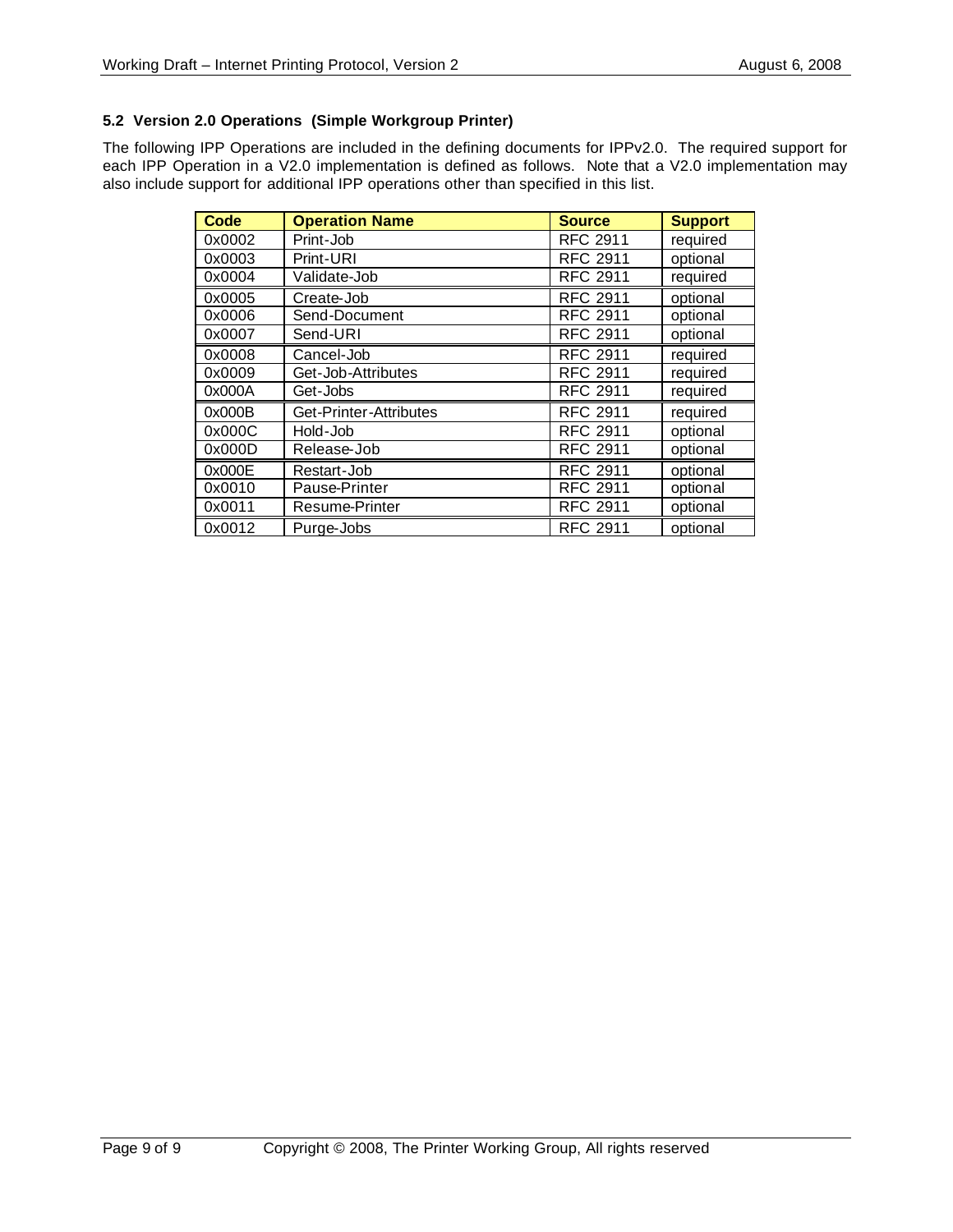#### **5.3 Version 2.1 Operations (Enterprise Printer)**

The following IPP Operations are included in the defining documents for IPPv2.1. The required support for each IPP Operation in a V2.1 implementation is defined as follows. Note that a V2.1 implementation may also include support for additional IPP operations other than specified in this list.

| <b>Code</b> | <b>Operation Name</b>               | <b>Source</b>   | <b>Support</b> |
|-------------|-------------------------------------|-----------------|----------------|
| 0x0002      | Print-Job                           | <b>RFC 2911</b> | required       |
| 0x0003      | Print-URI                           | <b>RFC 2911</b> | optional       |
| 0x0004      | Validate-Job                        | <b>RFC 2911</b> | required       |
| 0x0005      | Create-Job                          | <b>RFC 2911</b> | required       |
| 0x0006      | Send-Document                       | <b>RFC 2911</b> | required       |
| 0x0007      | Send-URI                            | <b>RFC 2911</b> | optional       |
| 0x0008      | Cancel-Job                          | <b>RFC 2911</b> | required       |
| 0x0009      | Get-Job-Attributes                  | <b>RFC 2911</b> | required       |
| 0x000A      | Get-Jobs                            | <b>RFC 2911</b> | required       |
| 0x000B      | Get-Printer-Attributes              | <b>RFC 2911</b> | required       |
| 0x000C      | Hold-Job                            | <b>RFC 2911</b> | required       |
| 0x000D      | Release-Job                         | <b>RFC 2911</b> | required       |
| 0x000E      | Restart-Job                         | <b>RFC 2911</b> | required       |
| 0x0010      | Pause-Printer                       | <b>RFC 2911</b> | required       |
| 0x0011      | Resume-Printer                      | <b>RFC 2911</b> | required       |
| 0x0012      | Purge-Jobs                          | <b>RFC 2911</b> | required       |
| 0x0013      | Set-Printer-Attributes              | <b>RFC 3380</b> | required       |
| 0x0014      | Set-Job-Attributes                  | <b>RFC 3380</b> | required       |
| 0x0015      | Get-Printer-Supported-Values        | <b>RFC 3380</b> | required       |
| 0x0016      | <b>Create-Printer-Subscriptions</b> | <b>RFC 3995</b> | required       |
| 0x0017      | Create-Job-Subscriptions            | <b>RFC 3995</b> | optional       |
| 0x0018      | Get-Subscription-Attributes         | <b>RFC 3995</b> | required       |
| 0x0019      | Get-Subscriptions                   | <b>RFC 3995</b> | required       |
| 0x001A      | Renew-Subscription                  | <b>RFC 3995</b> | required       |
| 0x001B      | Cancel-Subscription                 | <b>RFC 3995</b> | required       |
| 0x001C      | Get-Notifications                   | <b>RFC 3995</b> | required       |
| 0x0022      | Enable-Printer                      | <b>RFC 3998</b> | required       |
| 0x0023      | Disable-Printer                     | <b>RFC 3998</b> | required       |
| 0x0024      | Pause-Printer-After-Current-Job     | <b>RFC 3998</b> | optional       |
| 0x0025      | Hold-New-Jobs                       | <b>RFC 3998</b> | optional       |
| 0x0026      | Release-Held-New-Jobs               | <b>RFC 3998</b> | optional       |
| 0x0027      | Deactivate-Printer                  | <b>RFC 3998</b> | optional       |
| 0x0028      | Activate-Printer                    | <b>RFC 3998</b> | optional       |
| 0x0029      | <b>Restart-Printer</b>              | <b>RFC 3998</b> | optional       |
| 0x002A      | Shutdown-Printer                    | <b>RFC 3998</b> | optional       |
| 0x002B      | Startup-Printer                     | <b>RFC 3998</b> | optional       |
| 0x002C      | Reprocess-Job                       | RFC 3998        | optional       |
| 0x002D      | Cancel-Current-Job                  | <b>RFC 3998</b> | optional       |
| 0x002E      | Suspend-Current-Job                 | <b>RFC 3998</b> | optional       |
| 0x002F      | Resume-Job                          | <b>RFC 3998</b> | optional       |
| 0x0030      | Promote-Job                         | <b>RFC 3998</b> | optional       |
| 0x0031      | Schedule-Job-After                  | <b>RFC 3998</b> | optional       |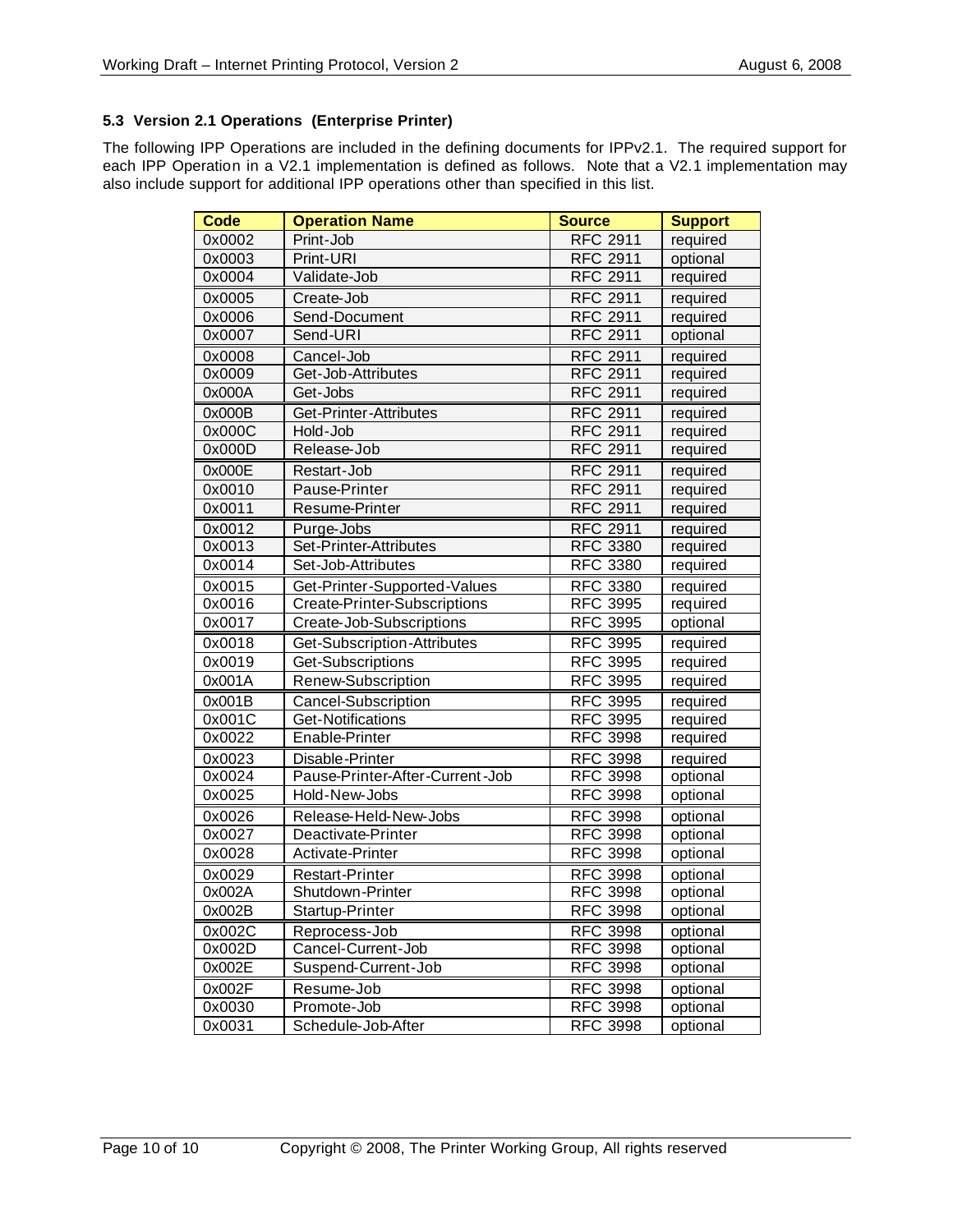#### **5.4 Version 2.2 Operations (Production Printer)**

The following IPP Operations are included in the defining documents for IPPv2.2. The required support for each IPP Operation in a V2.2 implementation is defined as follows.

| <b>Code</b> | <b>Operation Name</b>           | <b>Source</b>   | <b>Support</b> |
|-------------|---------------------------------|-----------------|----------------|
| 0x0002      | Print-Job                       | <b>RFC 2911</b> | required       |
| 0x0003      | Print-URI                       | <b>RFC 2911</b> | optional       |
| 0x0004      | Validate-Job                    | <b>RFC 2911</b> | required       |
| 0x0005      | Create-Job                      | <b>RFC 2911</b> | required       |
| 0x0006      | Send-Document                   | <b>RFC 2911</b> | required       |
| 0x0007      | Send-URI                        | <b>RFC 2911</b> | optional       |
| 0x0008      | Cancel-Job                      | <b>RFC 2911</b> | required       |
| 0x0009      | Get-Job-Attributes              | <b>RFC 2911</b> | required       |
| 0x000A      | Get-Jobs                        | <b>RFC 2911</b> | required       |
| 0x000B      | Get-Printer-Attributes          | <b>RFC 2911</b> | required       |
| 0x000C      | Hold-Job                        | <b>RFC 2911</b> | required       |
| 0x000D      | Release-Job                     | <b>RFC 2911</b> | required       |
| 0x000E      | Restart-Job                     | <b>RFC 2911</b> | required       |
| 0x0010      | Pause-Printer                   | <b>RFC 2911</b> | required       |
| 0x0011      | Resume-Printer                  | <b>RFC 2911</b> | required       |
| 0x0012      | Purge-Jobs                      | <b>RFC 2911</b> | required       |
| 0x0013      | Set-Printer-Attributes          | <b>RFC 3380</b> | required       |
| 0x0014      | Set-Job-Attributes              | <b>RFC 3380</b> | required       |
| 0x0015      | Get-Printer-Supported-Values    | <b>RFC 3380</b> | required       |
| 0x0016      | Create-Printer-Subscriptions    | <b>RFC 3995</b> | required       |
| 0x0017      | Create-Job-Subscriptions        | <b>RFC 3995</b> | optional       |
| 0x0018      | Get-Subscription-Attributes     | <b>RFC 3995</b> | required       |
| 0x0019      | Get-Subscriptions               | <b>RFC 3995</b> | required       |
| 0x001A      | Renew-Subscription              | <b>RFC 3995</b> | required       |
| 0x001B      | Cancel-Subscription             | <b>RFC 3995</b> | required       |
| 0x001C      | Get-Notifications               | <b>RFC 3995</b> | required       |
| 0x0022      | Enable-Printer                  | <b>RFC 3998</b> | required       |
| 0x0023      | Disable-Printer                 | <b>RFC 3998</b> | required       |
| 0x0024      | Pause-Printer-After-Current-Job | <b>RFC 3998</b> | required       |
| 0x0025      | Hold-New-Jobs                   | <b>RFC 3998</b> | required       |
| 0x0026      | Release-Held-New-Jobs           | <b>RFC 3998</b> | required       |
| 0x0027      | Deactivate-Printer              | <b>RFC 3998</b> | required       |
| 0x0028      | Activate-Printer                | <b>RFC 3998</b> | required       |
| 0x0029      | <b>Restart-Printer</b>          | <b>RFC 3998</b> | required       |
| 0x002A      | Shutdown-Printer                | <b>RFC 3998</b> | required       |
| 0x002B      | Startup-Printer                 | RFC 3998        | required       |
| 0x002C      | Reprocess-Job                   | <b>RFC 3998</b> | optional       |
| 0x002D      | Cancel-Current-Job              | <b>RFC 3998</b> | required       |
| 0x002E      | Suspend-Current-Job             | <b>RFC 3998</b> | required       |
| 0x002F      | Resume-Job                      | <b>RFC 3998</b> | required       |
| 0x0030      | Promote-Job                     | <b>RFC 3998</b> | required       |
| 0x0031      | Schedule-Job-After              | <b>RFC 3998</b> | required       |
| 0x0033      | Cancel-Document                 | PWG 5100.5      | required       |
| 0x0034      | Get-Document-Attributes         | PWG 5100.5      | required       |
| 0x0035      | Get-Documents                   | PWG 5100.5      | required       |
| 0x0036      | Delete-Document                 | PWG 5100.5      | required       |
| 0x0037      | Set-Document-Attributes         | PWG 5100.5      | required       |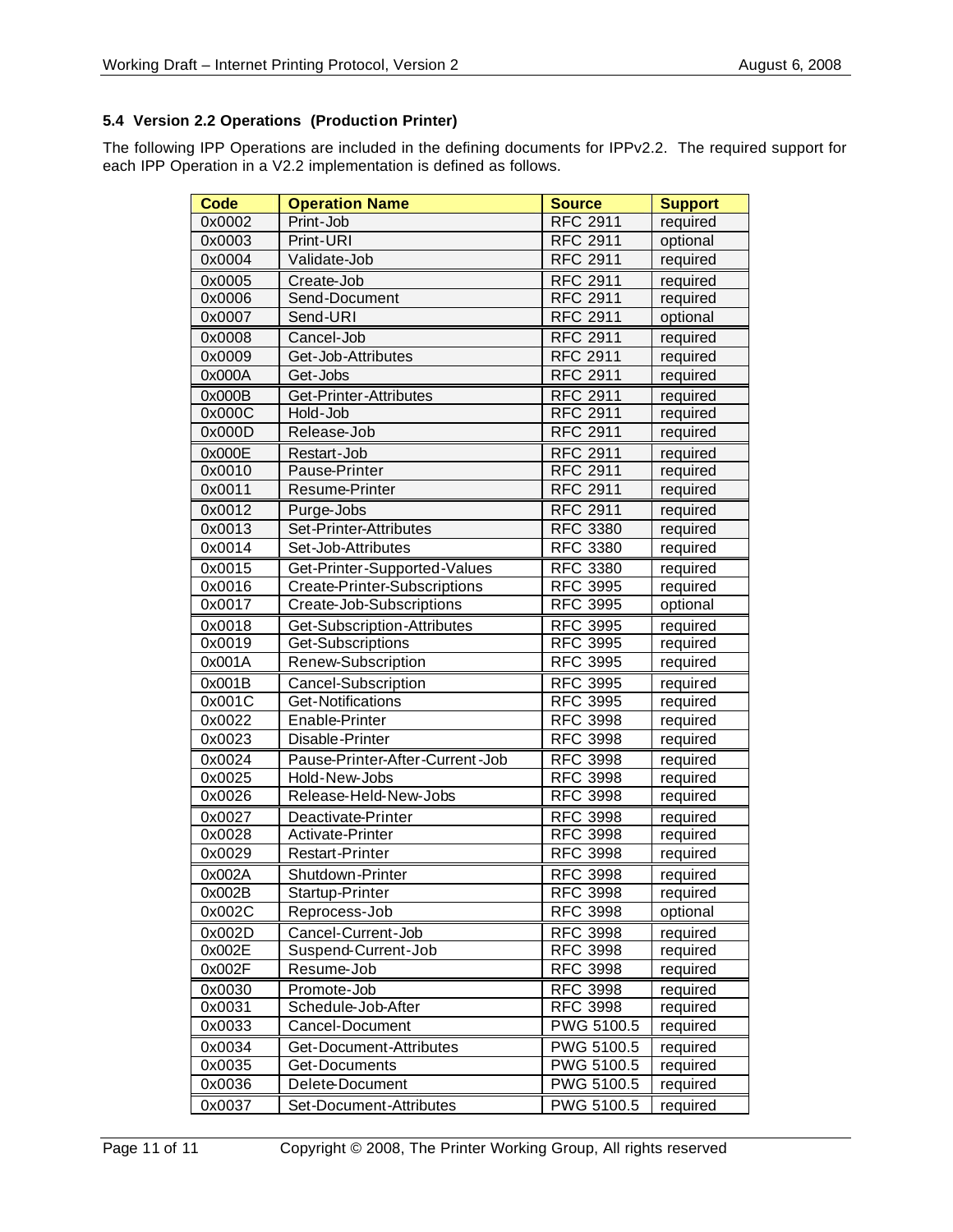# **6 Conformance Requirements**

#### **6.1 IPP Unsupported Attributes**

The current IPP specification [RFC2911] requires that IPP attributes received, that are not supported or not understood, are to be processed according to the defined procedures, and an appropriate status code returned. Many implementations historically have not conformed to this requirement, causing communication problems and failed printing.

To claim compliance with any of the IPPv2 versions, an implementation MUST correctly process attributes, values, or groups that are not supported per RFC 2911, sections 3.1.7, 3.1.8, 3.2.1.2, 3.3.5.1, 3.3.7.1, 4.1.2.3, and 13.1.2.2, including collection attributes as defined in RFC 3382, section 7.

For example, implementations MUST support reading the IPP noValue tag as a valid value for an attribute that normally would be encoded as an enum, integer, name, or keyword value tag. Similarly, implementations MUST correctly process (or ignore) collection values as defined by RFC 3382, even if the implementation does not support the media-col attribute itself.

#### **6.2 HTTP Conformance**

The current IPP specification [RFC2911] requires transport over HTTP/1.1 as defined in RFC 2616. Many implementations historically have not used a HTTP/1.1 transport or provided complete HTTP/1.1 support.

To claim compliance with any of the IPPv2 versions, an implementation MUST support the complete HTTP/1.1 protocol as defined in RFC 2616, including chunking as defined in section 3.6.1 and the Expect header as defined in section 5.3.

In addition, implementations supporting TLS encryption MUST support the HTTP Upgrade protocol as defined in RFC 2817.

#### **6.3 Required Document Formats**

All IPPv2 version devices must support one of the following document formats.

| <b>Document-format</b> | <b>References</b>                                                |
|------------------------|------------------------------------------------------------------|
| application/pdf        | ISO 32000-1:2008, ISO 19005:2005 (PDF/A), or PDF/is [PWG 5102.3] |
| Application/xhtml+xml  | XHTLM-Print   X-PRINT                                            |
| Image/jpeg             | W3C JFIF encapsulation [JFIF3]                                   |
| Image/png              | ISO 15948. RFC 2083                                              |

### **7 IANA and PWG Considerations**

This section contains the exact registration information for IANA to update the procedures defined in TBD.

### **8 Internationalization Considerations**

In addition to the internationalization requirements in the referenced IPP specifications, it is strongly recommended the inclusion of Network Unicode [RFC5198] to provide support of multiple languages.

# **9 Security Considerations**

TBD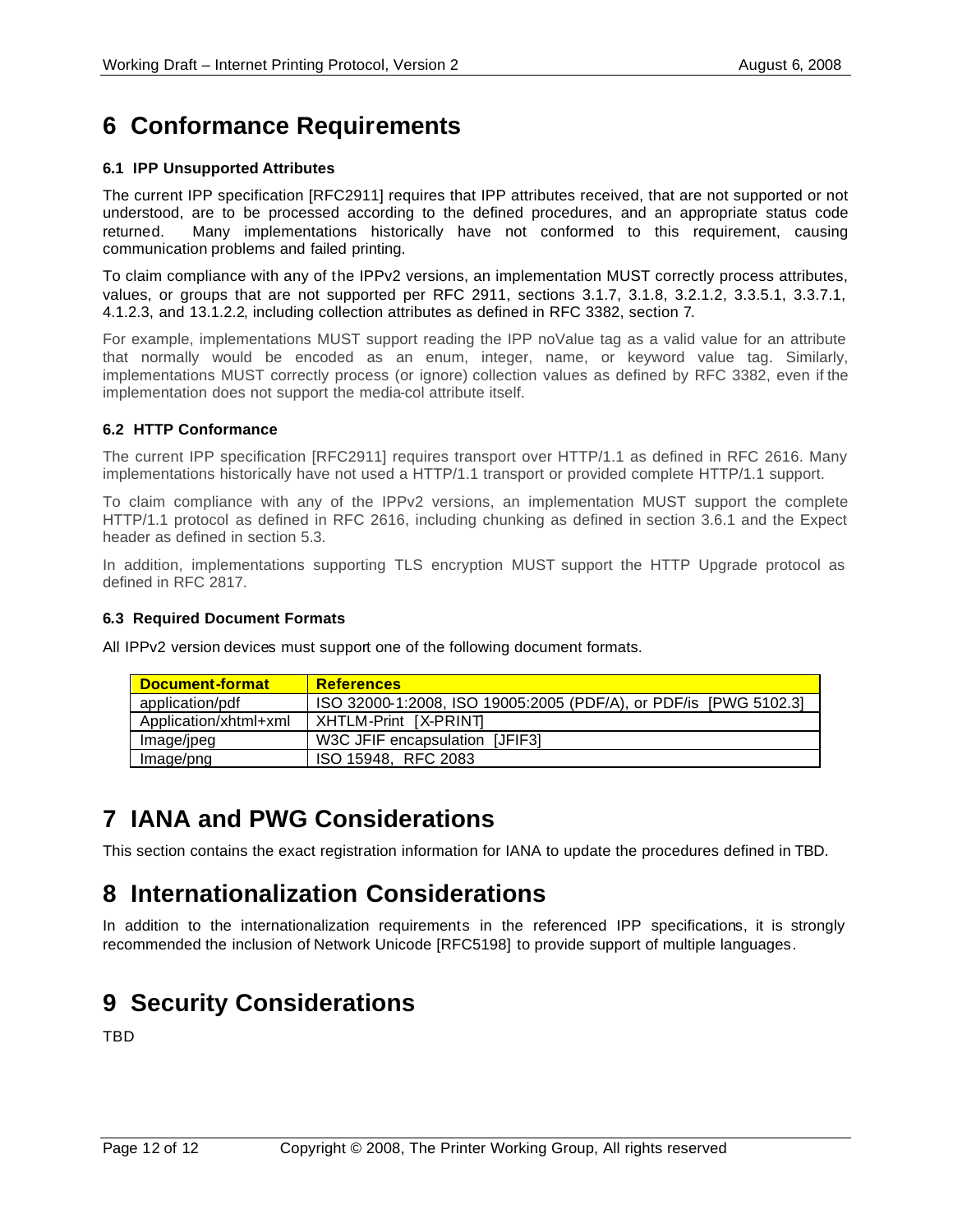### **10 References**

#### **10.1 Normative References**

#### [JFIF]

JPEG documentation available at: http://www.w3.org/Graphics/JPEG/jfif.pdf

#### [RFC2083]

PNG (Portable Network Graphics) Specification Version 1.0. T. Boutell. March 1997.

#### [RFC2119]

Key words for use in RFCs to Indicate Requirement Levels, RFC 2119, Bradner. March 1997.

#### [RFC2616]

Hypertext Transfer Protocol -- HTTP/1.1. R. Fielding, J. Gettys, J. Mogul, H. Frystyk, L. Masinter, P. Leach, T. Berners-Lee. June 1999.

#### [RFC2817]

Upgrading to TLS Within HTTP/1.1. R. Khare, S. Lawrence. May 2000.

#### [RFC2910]

R. Herriot, S. Butler, P. Moore, R. Tuner, J. Wenn "Internet Printing Protocol/1.1: Encoding and Transport", RFC 2910, September, 2000.

#### [RFC2911]

R. deBry, T. Hastings, R. Herriot, S. Isaacson, P. Powell, "Internet Printing Protocol/1.1: Model and Semantics", RFC 2911, September, 2000.

#### [RFC3380]

 T. Hastings, R. Herriot, C. Kugler, H. Lewis, "Internet Printing Protocol (IPP): Job and Printer Set Operations", RFC 3380, September 2002.

#### [RFC3381]

 T. Hastings, H. Lewis, R. Bergman, "Internet Printing Protocol (IPP): Job Progress Attributes, RFC 3381, September 2002.

#### [RFC3382]

R. deBry, R. Herriot, T. Hastings, K. Ocke, P. Zehler, "Internet Printing Protocol (IPP): The 'collection' Attribute Syntax", RFC 2566, September 2002.

#### [RFC3510]

R. Herriot, I. McDonald, "Internet Printing Protocol/1.1: IPP URL Scheme", RFC 2910, September, 2000.

#### [RFC3995]

R. Herriot, T. Hastings, "Internet Printing Protocol/1.1: IPP Event Notifications and Subscriptions", RFC 3995, March 2005.

#### [RFC3996]

 R. Herriot, T. Hastings, H. Lewis, "Internet Printing Protocol (IPP): The 'ippget' Delivery Method for Event Notifications", RFC 3996, March, 2005.

#### [RFC3998]

 Kugler, Lewis, Hastings. "Internet Printing Protocol (IPP):Job and Printer Administrative Operations", RFC 3998, March, 2005.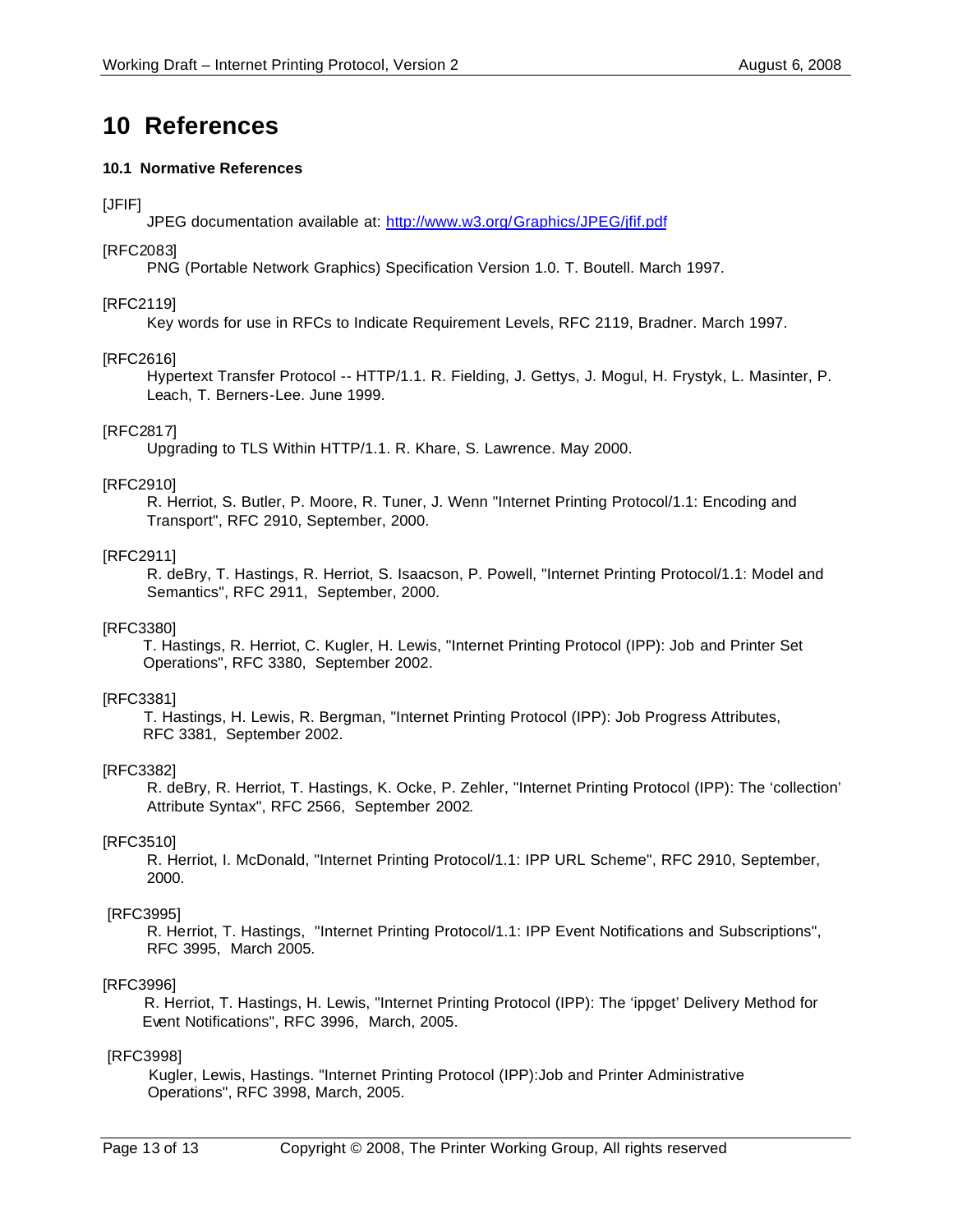#### [RFC5198]

J. Klensin, M. Padlipsky. "Unicode Format for Network Interchange", RFC 5198, March, 2008.

#### [PWG 5100.1]

PWG Candidate Standard 5100.1-2001, IPP "finishings" attribute values extension, February 2001. Available at: ftp://ftp.pwg.org/pub/pwg/candidates/cs-ippfinishings10-20010205-5100.1.pdf, .doc

#### [PWG 5100.2]

PWG Candidate Standard 5100.2-2001, IPP "output-bin" attribute extension, February 2001. Available at: ftp://ftp.pwg.org/pub/pwg/candidates/cs-ippoutputbin10-20010207-5100.2.pdf, .doc

#### [PWG 5100.3]

PWG Candidate Standard 5100.3-2001, IPP Production Printing Attributes – Set 1, February 2001. Available at: ftp://ftp.pwg.org/pub/pwg/candidates/cs-ippprodprint10-20010212-5100.3.pdf, .doc

#### [PWG 5100.5]

PWG Candidate Standard 5100.5, IPP Document Object, October 2003. Available at: ftp://ftp.pwg.org/pub/pwg/candidates/cs-ippdocobject10-20031031-5100.5.pdf, .doc

#### [PWG 5100.6]

PWG Candidate Standard 5100.6, IPP Page Overrides, October 2003. Available at: ftp://ftp.pwg.org/pub/pwg/candidates/cs-ipppageoverride10-20031031-5100.6.pdf, .doc

#### [PWG 5100.7]

PWG Candidate Standard 5100.7, IPP Job Extensions, October 2003. Available at: ftp://ftp.pwg.org/pub/pwg/candidates/cs-ippjobext10-20031031-5100.7.pdf, .doc

#### [PWG 5100.8]

PWG Candidate Standard 5100.8, IPP "-actual" attributes, March 2003. Available at: ftp://ftp.pwg.org/pub/pwg/candidates/cs-ippactuals10-20030313-5100.8.pdf, .doc

#### [PWG 5101.1]

PWG Candidate Standard 5101.1-2002, Media Standardized Names, February 2002. Available at: ftp://ftp.pwg.org/pub/pwg/candidates/cs-pwgmsn10-20020226-5101.1.pdf, .doc

#### [PWG 5102.3]

PWG Candidate Standard 5102.3-2004, Portable Document Format: Image-Streamable (PDF/is), March 2004. Available at: ftp://ftp.pwg.org/pub/pwg/standards/pwg5102.3.pdf, .doc

#### [X-PRINT]

XHTML-Print documentation available at: http://www.w3.org/TR/xhtml-print/

#### **10.2 Informative References**

#### [RFC2565]

R. Herriot, S. Butler, P. Moore, R. Turner, "Internet Printing Protocol/1.0: Encoding and Transport", RFC 2565, April, 1999.

#### [RFC2566]

R. deBry, T. Hastings, R. Herriot, S. Isaacson, P. Powell, "Internet Printing Protocol/1.0: Model and Semantics", RFC 2566, April, 1999.

#### [RFC2567]

D. Wright, IETF IPP Design Goals, RFC 2567, April 1999.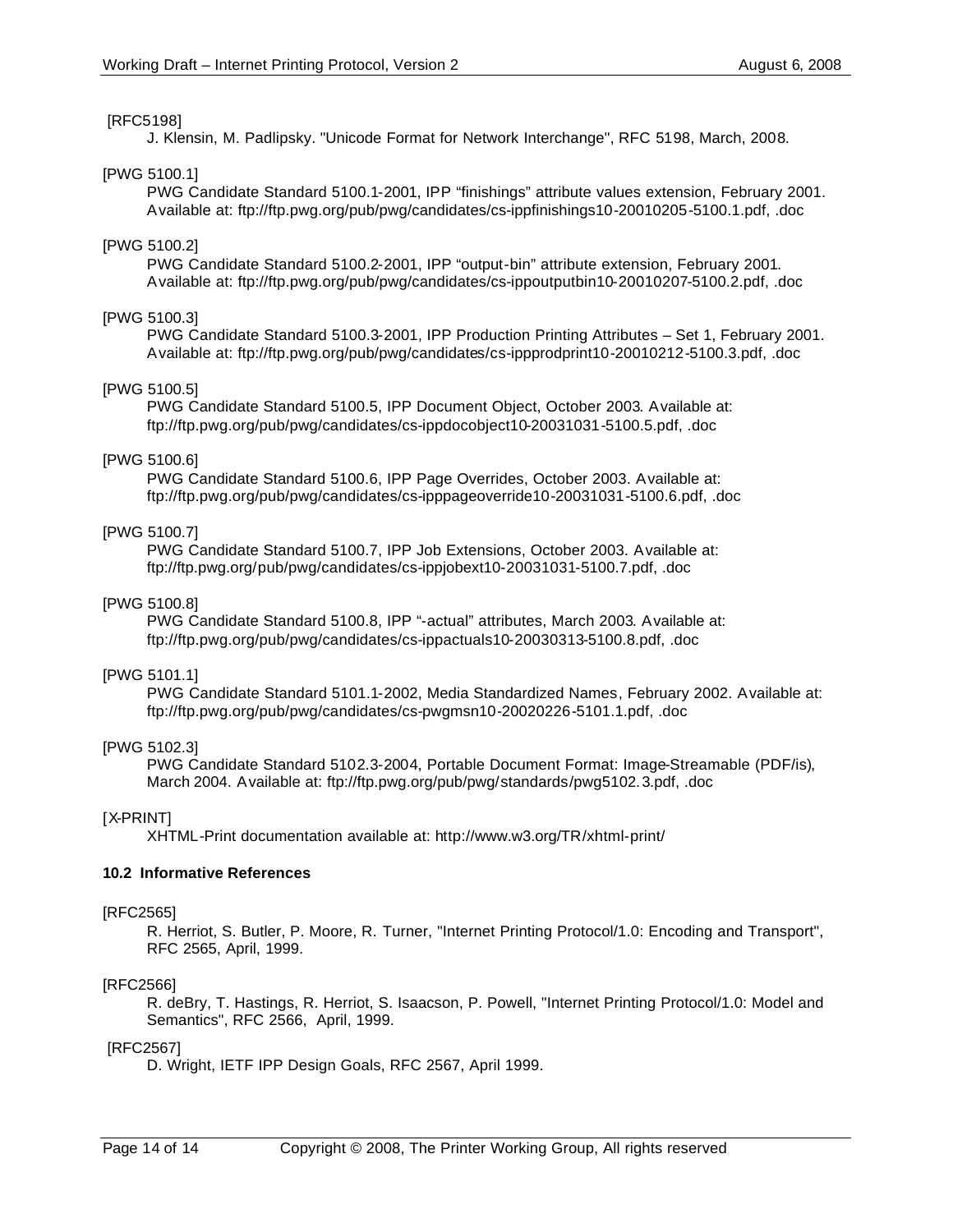#### [RFC3196]

T. Hastings, C. Manros, K. Kugler, H. Holst, P. Zehler, "Internet Printing Protocol/1.1: Implementor's Guide", RFC 3196, November, 2001.

### **11 Author's Addresses**

#### **Ron Bergman**

| <b>Ricoh Americas Corporation</b> | Phone: 805-426-6542               |
|-----------------------------------|-----------------------------------|
| 2635 Park Center Drive            | FAX:                              |
| Simi Valley, CA 93065             | e-mail: Ron.Bergman@ricoh-usa.com |
| Ira McDonald                      |                                   |
| High North                        | Phone: 906-494-2434               |
| <b>PO Box 221</b>                 | FAX:                              |
| Grand Marais, MI 49839            | e-mail: blueroofmusic@gmail.com   |
| Michael R. Sweet                  |                                   |
| Apple Computer                    | Phone: 408-974-8798               |
| 1 Infinite Loop, MS 302-3PG       | FAX:                              |

**The authors would like to especially thank the following individuals who also contributed significantly to the development of this document:**

**The following individuals also contributed to the development of this document:**

Cupertino, CA 95014 **E-Mail:** msweet @apple.com

| Jerry Thrasher     | Lexmark |
|--------------------|---------|
| Craig Whittle      | Sharp   |
| Dave Whitehead     | Lexmark |
| <b>Bill Wagner</b> | TIC     |
| Peter Zehler       | Xerox   |
| Lee Farrell        | Canon   |
| Glen Petrie        | Epson   |
| Mike Sweet         | Apple   |
| <b>Ted Tronson</b> | Novell  |

### **12 Appendix X Document Revisions**

#### **This section is to be removed when this document is approved!**

#### **A. Changes made to create August 6, 2008 version.**

Changed format of document location to conform to the PWG Process Specification.

Updated the Table Of Contents.

A global replacement of "Work Group" with "Workgroup".

Section 3 Added 3.1 Rational and 3.2 Use Models text.

Section 4.4 Added "RFC 3382 The 'collection' Attribute Syntax (September 2002)". Also, corrected publication dates for RFC 3380, RFC 3381, RFC 3996, and RFC 3998.

Section 5.2 Added " Note that a V2.0 implementation may also include support for additional IPP operations other than specified in this list."